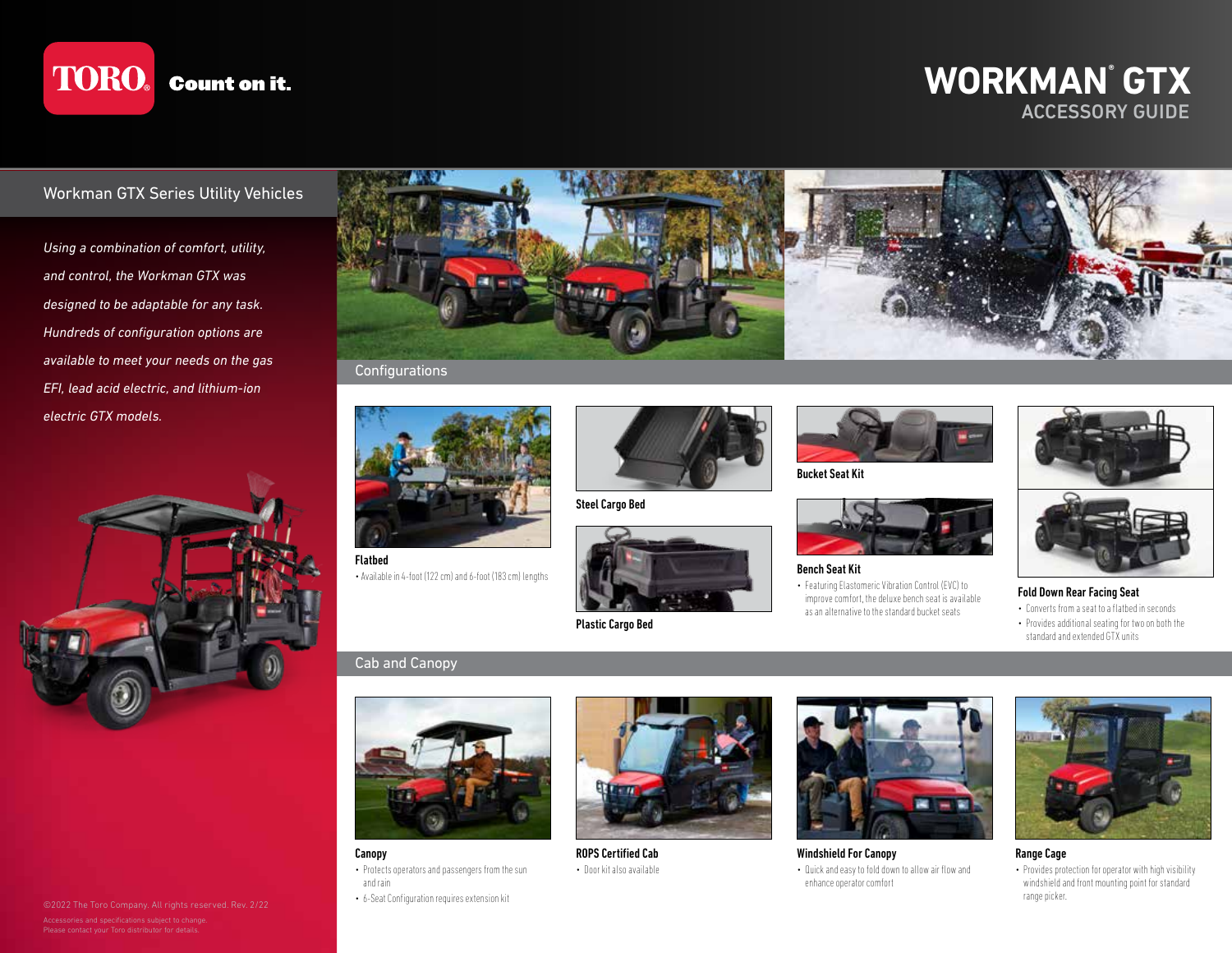# Workman® GTX Accessories

### **Attachments**



Under Hood Storage Kit • Provides easily accessible storage space inside the front of the vehicle



• Protects against damage to front body and headlights



Front Receiver for Brush Guard • Requires brush guard

Front Receiver Without Brush Guard • Provides attachment point for front of the vehicle



• Versatile mounting system for components such as PDA, tablets, cameras and cellular phones



#### Trash Can Mount

- Designed for 32-gallon cans
- Can be mounted on front of vehicle with front receiver

Walk Spreader Mount and Ramps • Designed to accommodate 2-wheel walk spreaders

• Can be mounted on front of vehicle with front receiver



- Hose Reel Mount • Designed for Reel Craft, Cox Reels or similar models
- Can be mounted on front of vehicle with front receiver



Class 1 Draw Bar • Included on base traction units



ATV Tire Kit • Set of four tires and rims

# Optional Tires Bed Accessories



Fairway Cafe Beverage Cart (Allied)

- Eight locking dry good doors, two cup dispensors, eight locking cold storage doors, 850+ 12-ounce can capacity and built-in garbage/recycling bin
- Contact Fairway Cafe at 1-866-603-2220 or visit golfbeveragecart.com

# Bed Accessories



- Drop-In Beverage Unit (Allied) • Drops into standard GTX cargo box
- 4 lockable cold storage compartments
- 432, 12-ounce can capacity
- Contact Fairway Cafe at 1-866-603-2220 or visit golfbeveragecart.com



Steel Cargo Bed • 13.3 cu. ft. (376.6 liters) storage

- 800 lb. (362.8 kg) capacity
- Standard water-resistant polyurea bed lining



Flatbed Solid Side Kit • Built with durable steel sides and a rear tailgate to provide more versatility for the 6' flatbed.



Med Bed Kit (Allied) • MTB-101 medical bed available from Kimtek Corporation

• Contact Kimtek at 888-546-8358 or visit kimtekresearch.com